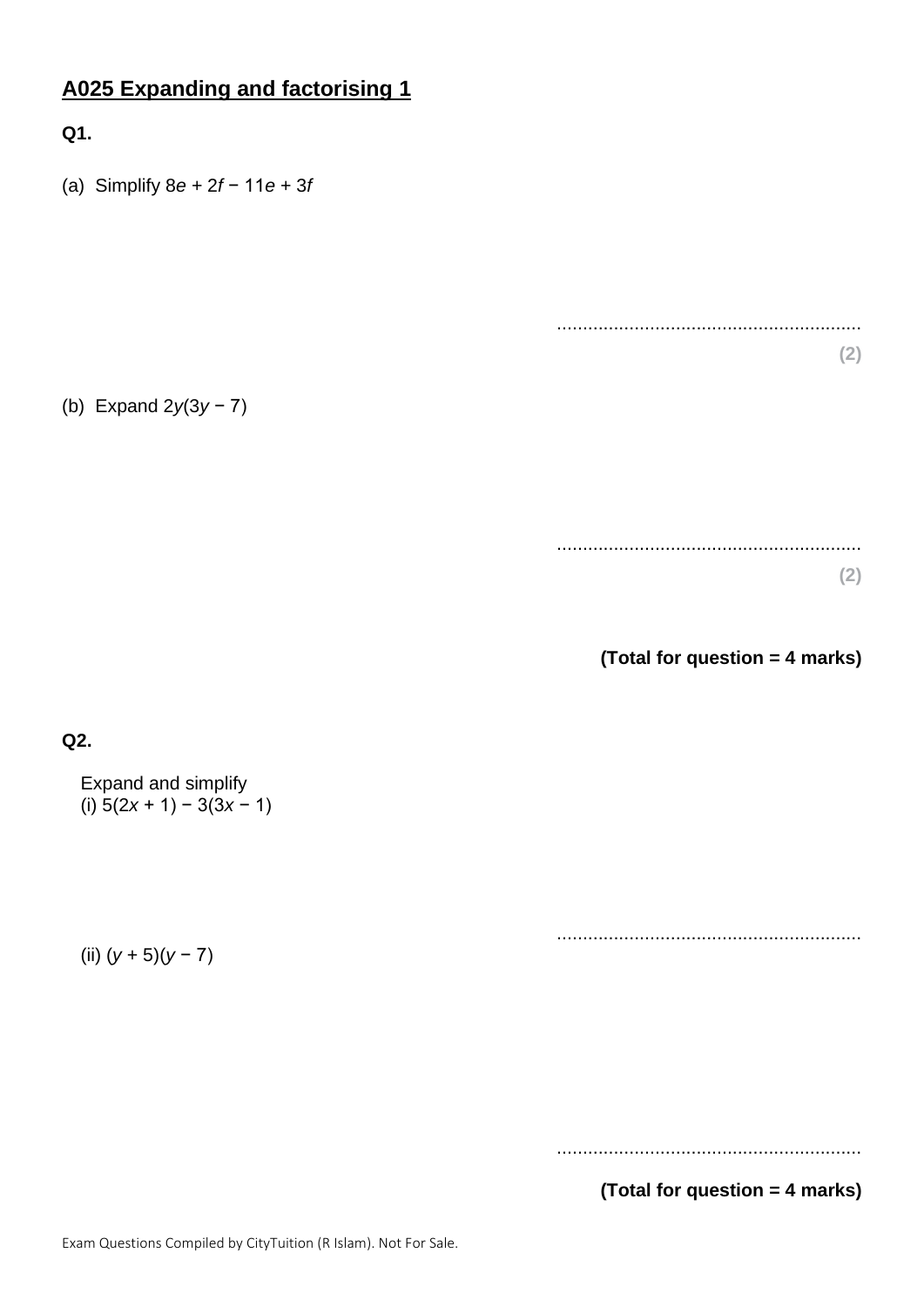#### **Q3.**

(a) Simplify  $2e^2f \times 5e^3f$ 

(b) Factorise *x* <sup>2</sup> − 5*x* − 6

........................................................... **(2)**

...........................................................

**(2)**

**(Total for question = 4 marks)**

#### **Q4.**

(a) Factorise  $g^2 + 4g$ 

........................................................... **(2)**

(b) Factorise *e* <sup>2</sup> − 2*e* − 24

...........................................................

**(2)**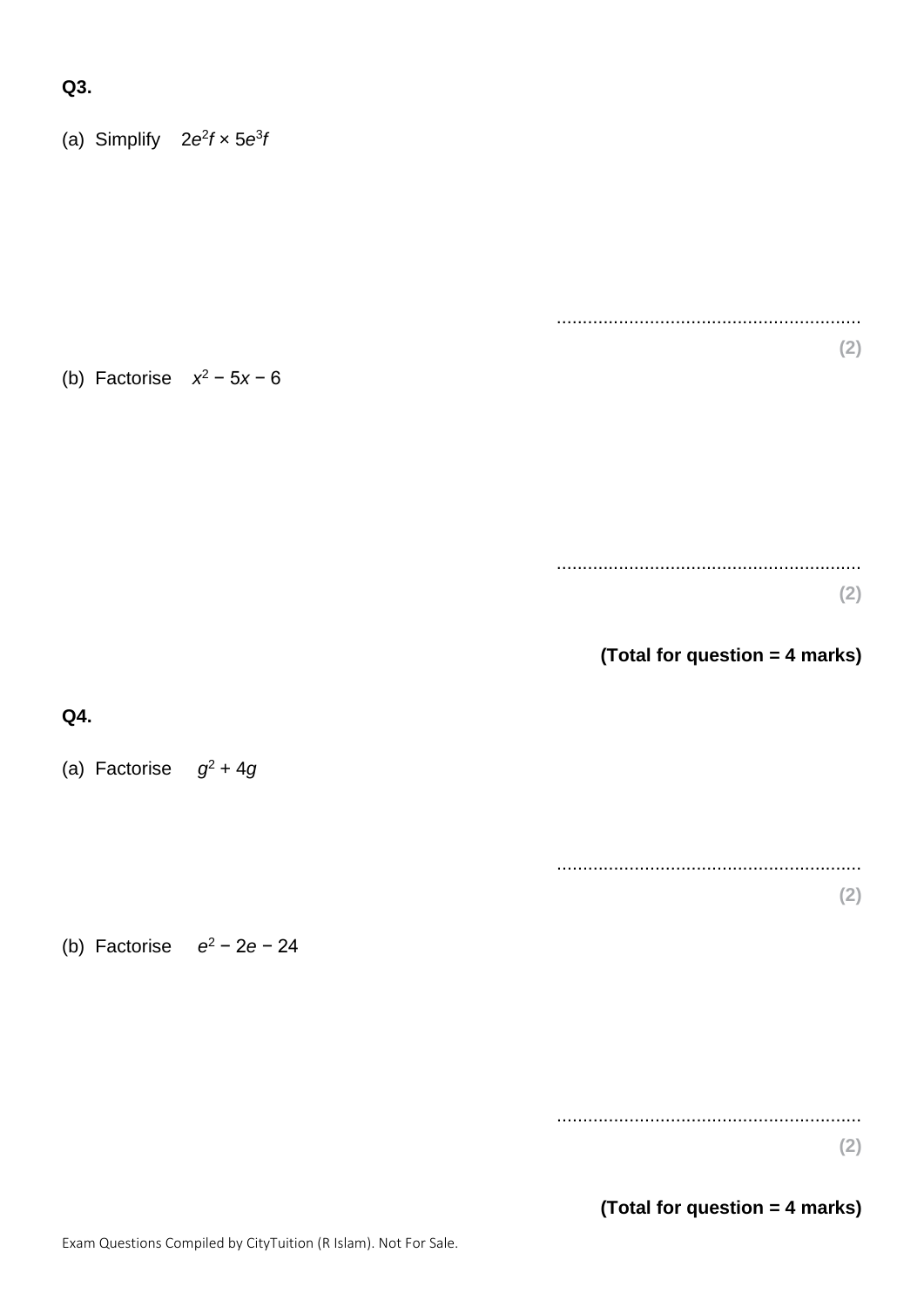#### **Q5.**

(a) Simplify  $e^9 \div e^5$ 

(b) Simplify  $(y^2)^8$ 

(c) Expand and simplify  $(x + 9)(x - 2)$ 

(d) Factorise fully  $16c^4p^2 + 20cp^3$ 

........................................................... **(2)**

...........................................................

...........................................................

...........................................................

**(1)**

**(1)**

**(2)**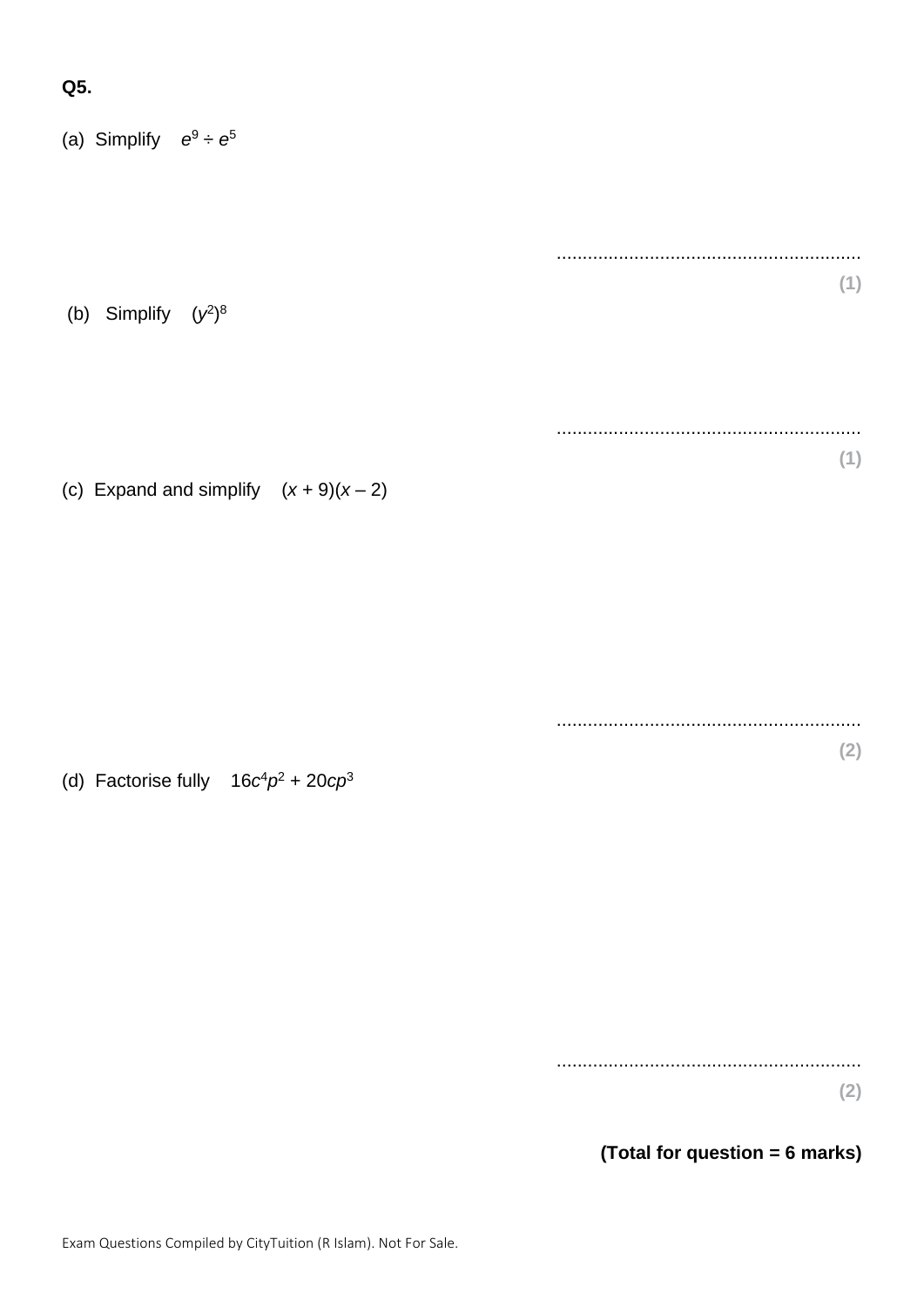# **Q6.**

(a) Simplify (i) *a* × 5 × *b* × *c* ........................................................... (ii)  $q^5 + q^5 + q^5$ ........................................................... (iii) 7*m* + 6*n* − 2*m* − 9*n* ........................................................... **(4)**

(b) Factorise *t* <sup>2</sup> − 10*t*

........................................................... **(2)**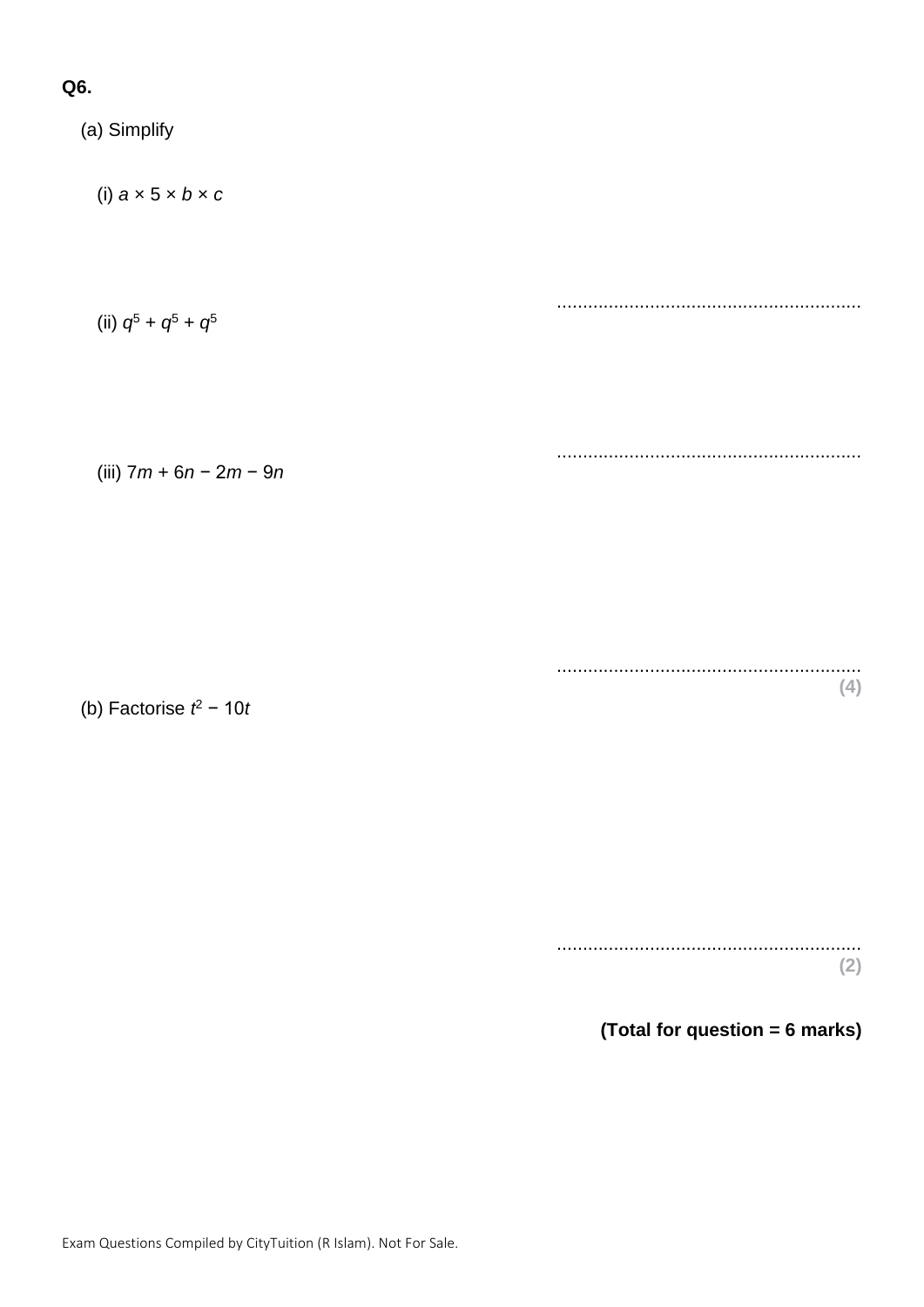#### **Q7.**

(a) Simplify 2*a* – 5*b* + 3*a* – 4*b* + *a*

(b) Factorise 7*dg* – 9*de*

(c) Expand and simplify  $(x + 2)(x + 5)$ 

...........................................................

...........................................................

...........................................................

**(2)**

**(2)**

**(2)**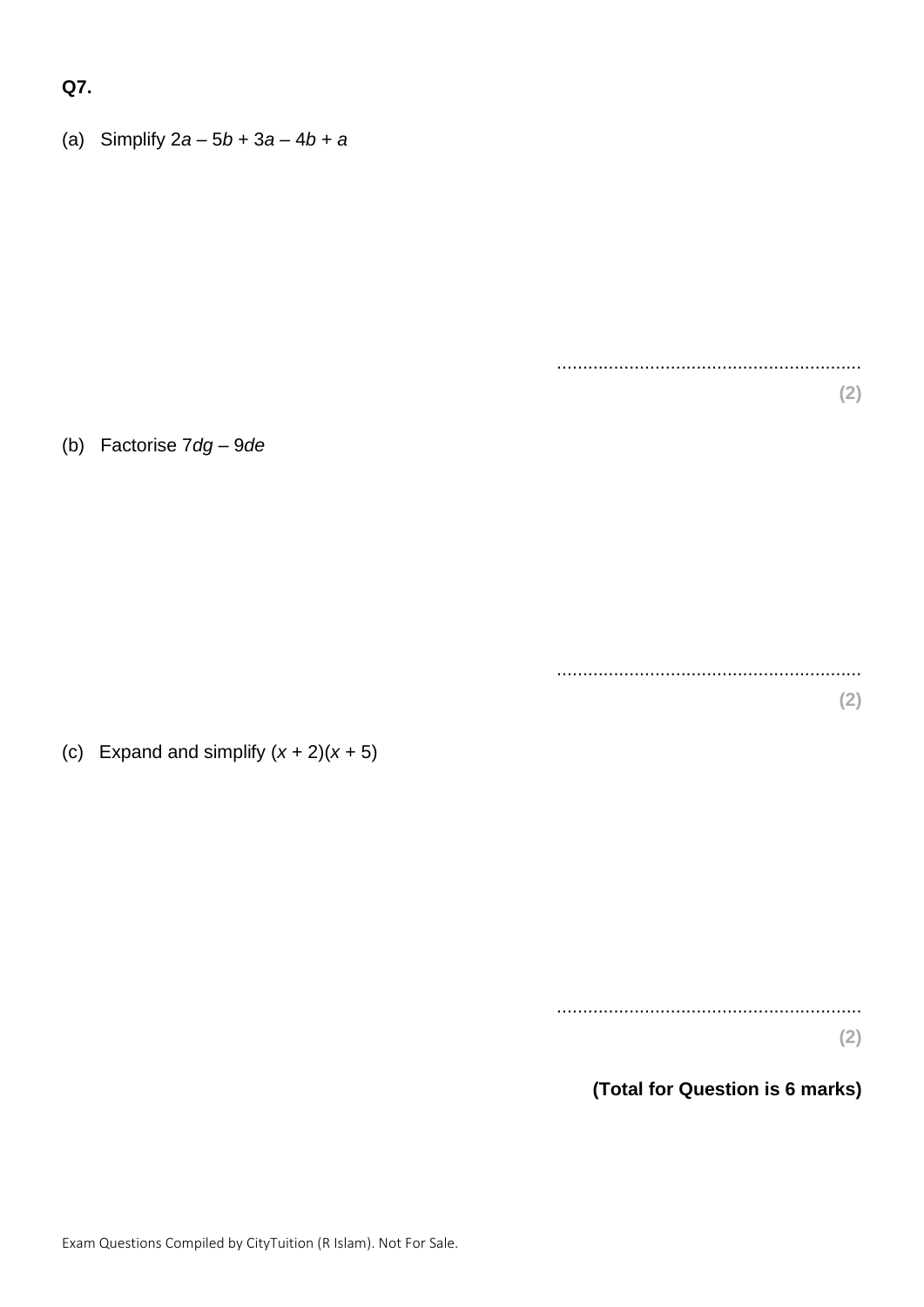### **Q8.**

(a) Factorise n<sup>2</sup> + 8*n*

(b) Expand and simplify 3(2*x* − 5) −4(*x* + 3)

........................................................... **(2)**

...........................................................

**(2)**

(c) Expand and simplify  $(y + 7)(y + 2)$ 

........................................................... **(2)**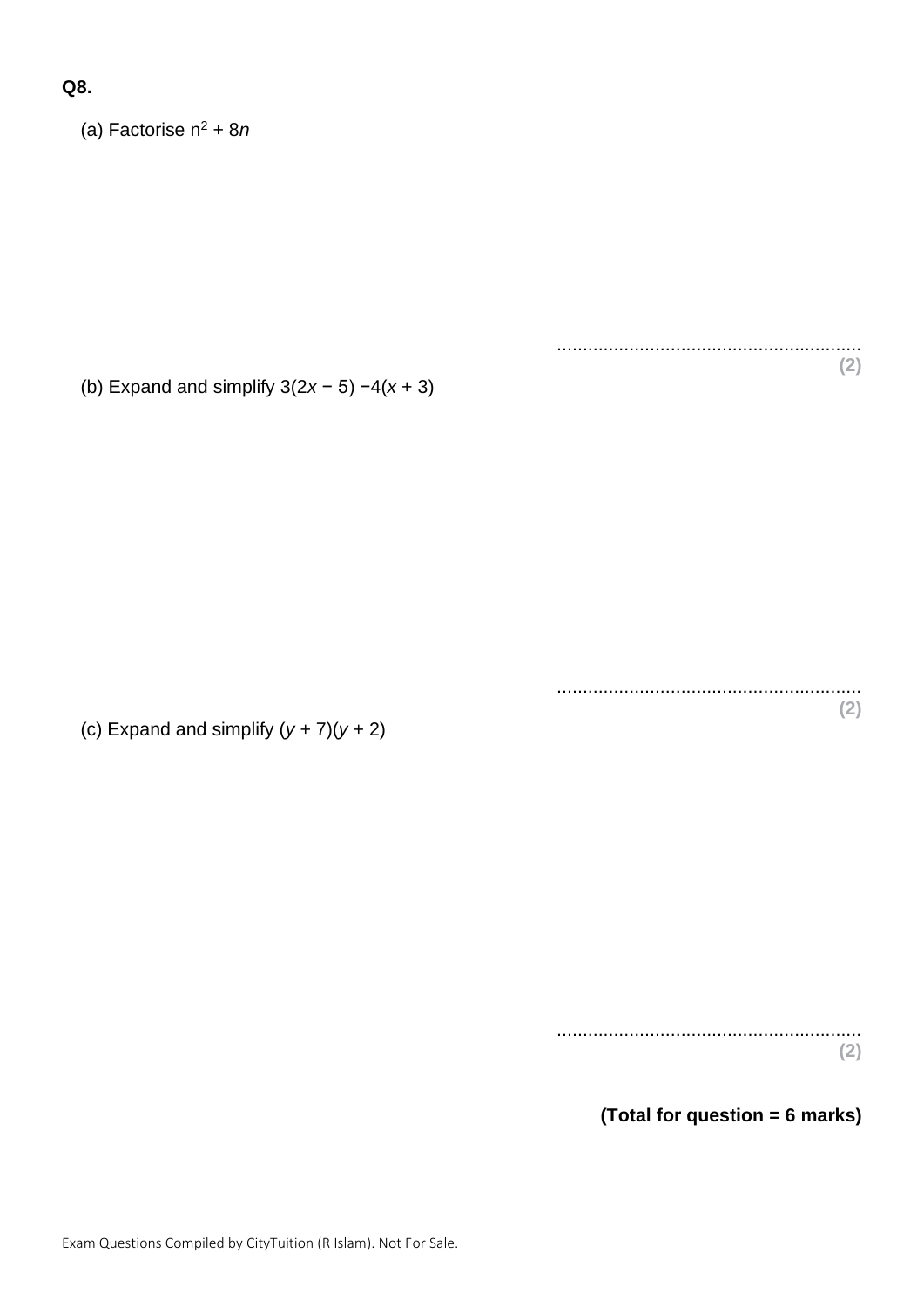#### **Q9.**

(a) Factorise 3*f* + 9 ........................................................... **(1)** (b) Factorise *x* <sup>2</sup> − 2*x* − 15 ........................................................... **(2) (Total for question = 3 marks) Q10.** (a) Simplify  $4p^3q^5 \times 6p^2q$ ........................................................... **(2)** (b) Simplify  $(5x^2y^4)^3$ ........................................................... **(2)** (c) Factorise 9*a* <sup>2</sup> − *b* 2

> ........................................................... **(2)**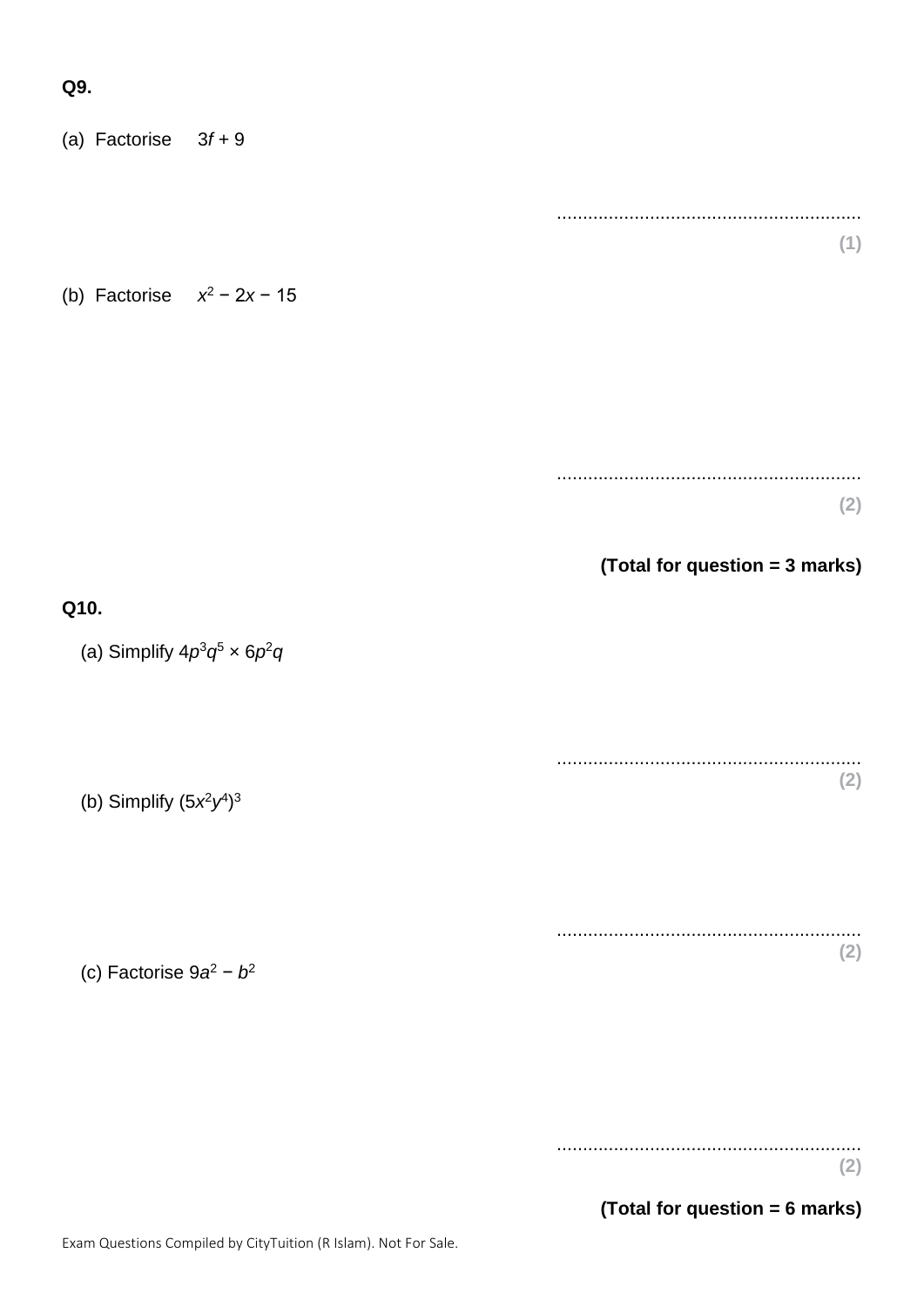# **Q11.**

| Factorise $10a + 25$                                       |     |
|------------------------------------------------------------|-----|
|                                                            |     |
| (b) Factorise $7w^2 - 4w$                                  | (1) |
|                                                            |     |
| (c) Expand $p^2(p-5)$                                      | (1) |
|                                                            |     |
|                                                            |     |
| (d) Expand and simplify $(x-3)(x+7)$                       | (2) |
|                                                            |     |
|                                                            |     |
|                                                            | (2) |
| $G = f^3 - 7f$<br>(e) Work out the value of G when $f = 2$ |     |
|                                                            |     |
|                                                            |     |
|                                                            |     |
|                                                            | (2) |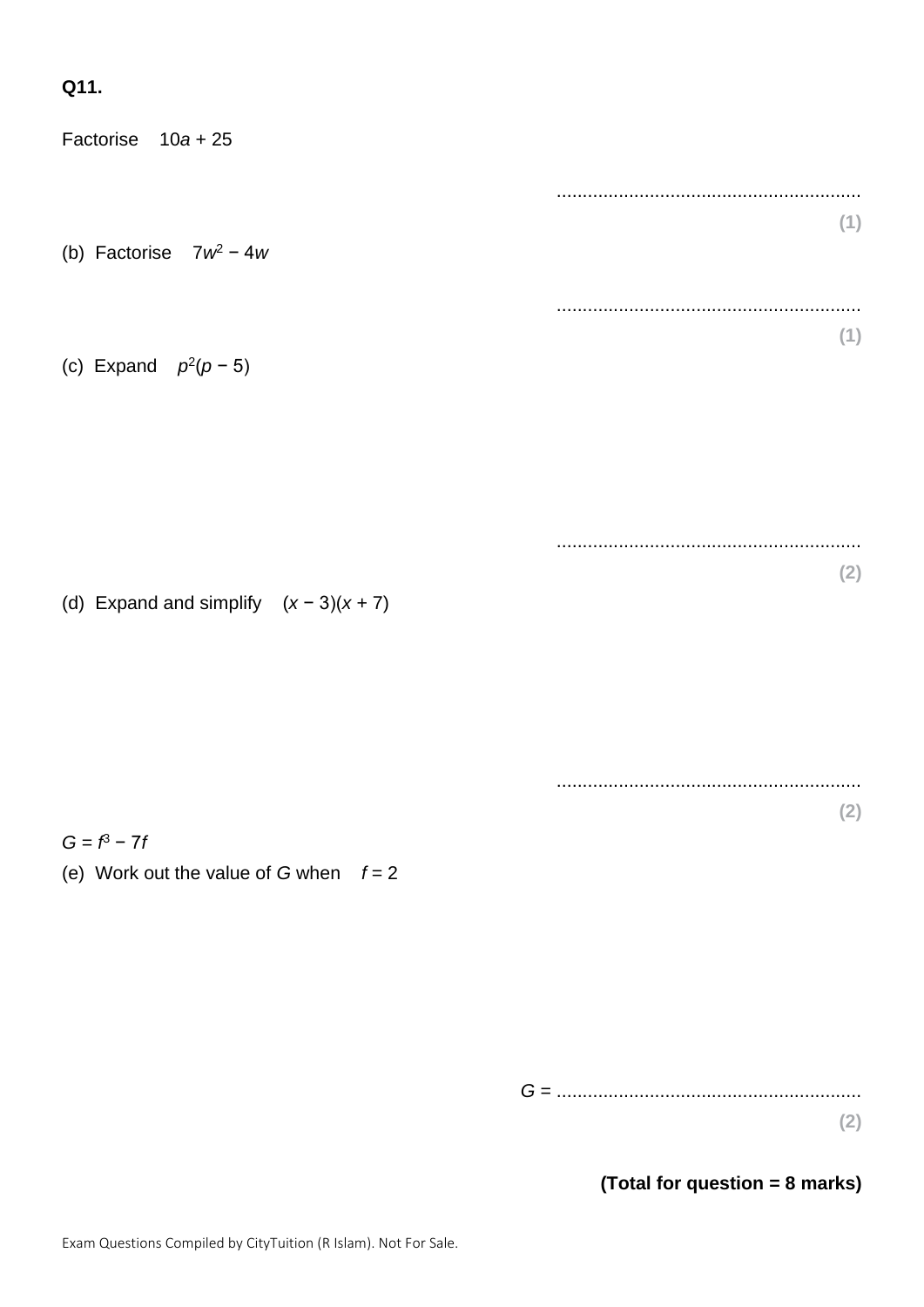#### **Q12.**

(a) Expand and simplify  $(5x + 2)(2x - 3)$ ...................................................................................................................... **(2)** (b) Factorise  $x^2 + 4x + 3$ ...................................................................................................................... **(2) (Total for question = 4 marks) Q13.** (a) Expand and simplify  $3(y-2) + 5(2y + 1)$ ........................................................... **(2)** (b) Simplify  $5u^2w^4 \times 7uw^3$ ........................................................... **(2)**